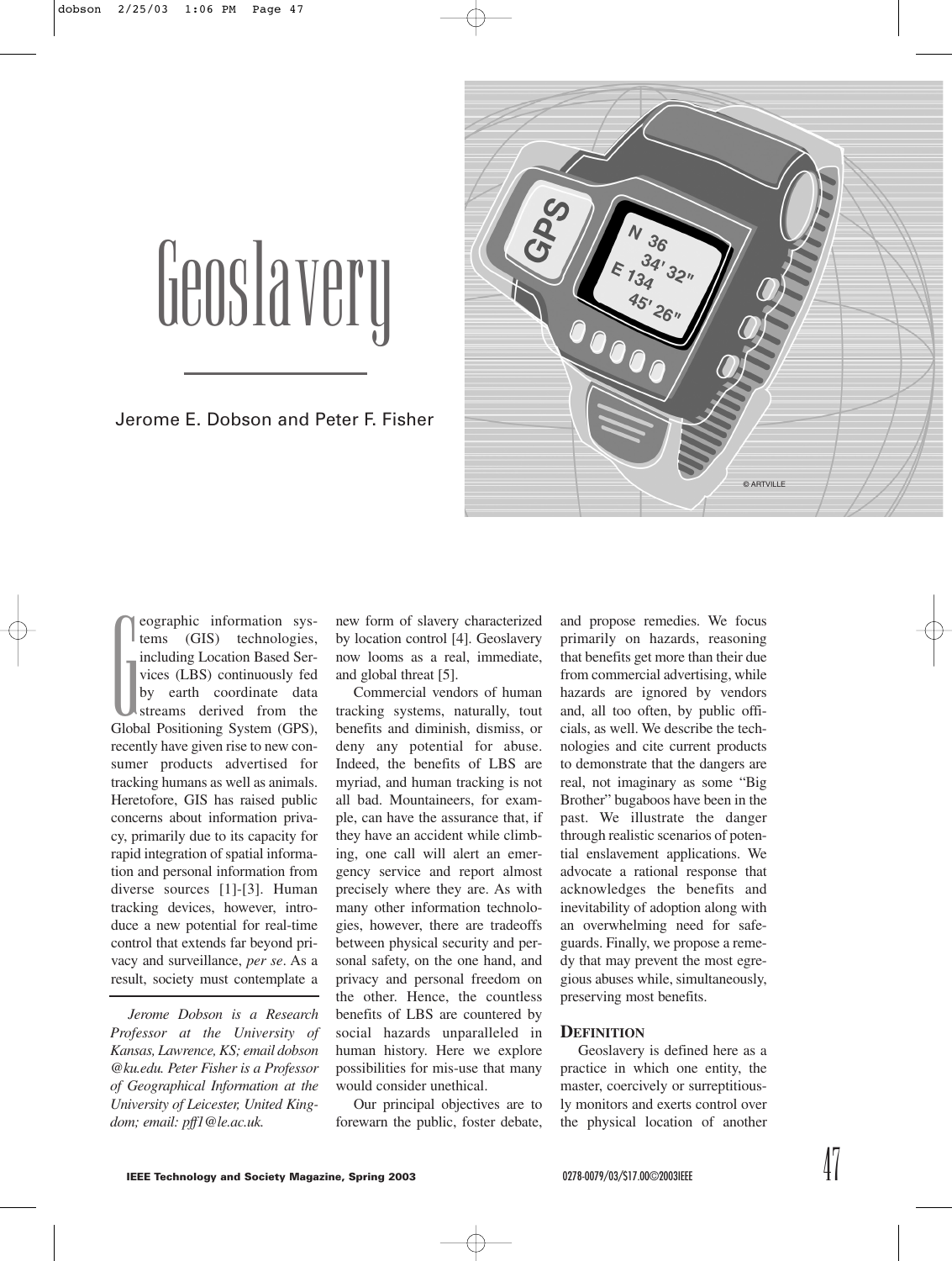individual, the slave. Inherent in this concept is the potential for a master to routinely control time, location, speed, and direction for each and every movement of the slave or, indeed, of many slaves simultaneously. Enhanced surveillance and control may be attained through complementary monitoring of functional indicators such as body temperature, heart rate, and perspiration.

It is possible to monitor people and exert behavioral control manually, as slavemasters have done for centuries, or visually, as George Orwell imagined in *1984* [6]. The

# Society must contemplate a new form of slavery, characterized by location control.

key to widespread adoption, universal coverage, and exceptional precision, today, lies in recent advances of electronic information systems.

Human tracking systems, currently sold commercially without restriction, already empower those who would be masters, and safeguards have not yet evolved to protect those destined to become slaves. Current products freely exploit the GPS and other digital information offered as a public good, but no government has yet established any specific statutes or regulations restricting their use.

# **TECHNOLOGY**

Three current technologies can be combined to enable one person to monitor and control the actions of one or many other individuals. A miniature GPS receiver implanted

in or attached to a person can continuously record that person's location. A miniature radio transmitter can report that person's location to anyone else with a radio receiver tuned to the proper frequency. A GIS can accept the continuous stream of incoming geo-coordinates and plot the person's every movement in real time. The GIS can readily relate these individual movements to streets, roads, and buildings and to the movements of other individuals. Anyone operating the GIS can follow these movements in real time or retrospectively for as long as data are retained. Inexpensive human track-

ing systems that combine these three technologies are now commercially available and widely marketed. Individual units currently sell for less than \$300.

In addition to geolocation through GPS, mobile phones already are capable of providing location information of variable precision depending on the density

of transmitters. Indeed, the next generation of mobile phones will be far more accurate due to Enhanced Observed Time Difference (E-OTD) as part of the G3 standard, or will be linked to GPS. In the United Kingdom location information from the current generation of mobile phones has achieved prominence in a recent high profile criminal case, when the accused in the Damilola Taylor murder trial were acquitted partly on the telling evidence that mobile phones associated with them were used 2.4 miles away within 3 minutes of the report of the murder. The Crown Prosecution Service seems to have been unprepared for this defense, and offered no refutation or contrary arguments. This evidence was available from completely standard mobile phones of the current generation.

Employed coercively or surreptitiously, LBS products clearly constitute an invasion of privacy, employing surveillance technologies well beyond those envisioned in *1984* [6]. As Orwell warned, however, surveillance can confer control. Anyone monitoring the tracking system can exert control over the person being tracked by reprimanding or otherwise punishing the person in near real time or retrospectively at the end of each day, week, or year.

Only one other technology is necessary to enforce real-time control. Simply add a transponder that receives a radio command from the master and instantaneously shocks, stings, burns, or otherwise punishes the slave. The technical feasibility of two-way LBS has been proven. One human-tracking device comes with a remote-control lock, and another commercial product (not advertised for human tracking) comes with a GPS receiver and two-way radio combined in a single hand-held unit.

Thus, the master could prescribe a path in the GIS, the slave's spatial location could be transmitted continuously to the GIS, and software could be set to recognize any instance in which the slave's coordinates depart from the prescribed path. If the slave were to transgress, a command could be transmitted instantaneously to the transponder, which would administer punishment. The result would be an electronic form of geoslavery, equivalent to a human robot. To our knowledge, no human-oriented product currently takes this fateful step, but a human version would pose no greater technical challenge than those of similar systems used on animals today.

This scenario is particularly chilling in the light of the news that rats have been trained to be remotely controlled for navigating mazes and other location-based activities. The control is achieved by direct electronic stimulation of the brain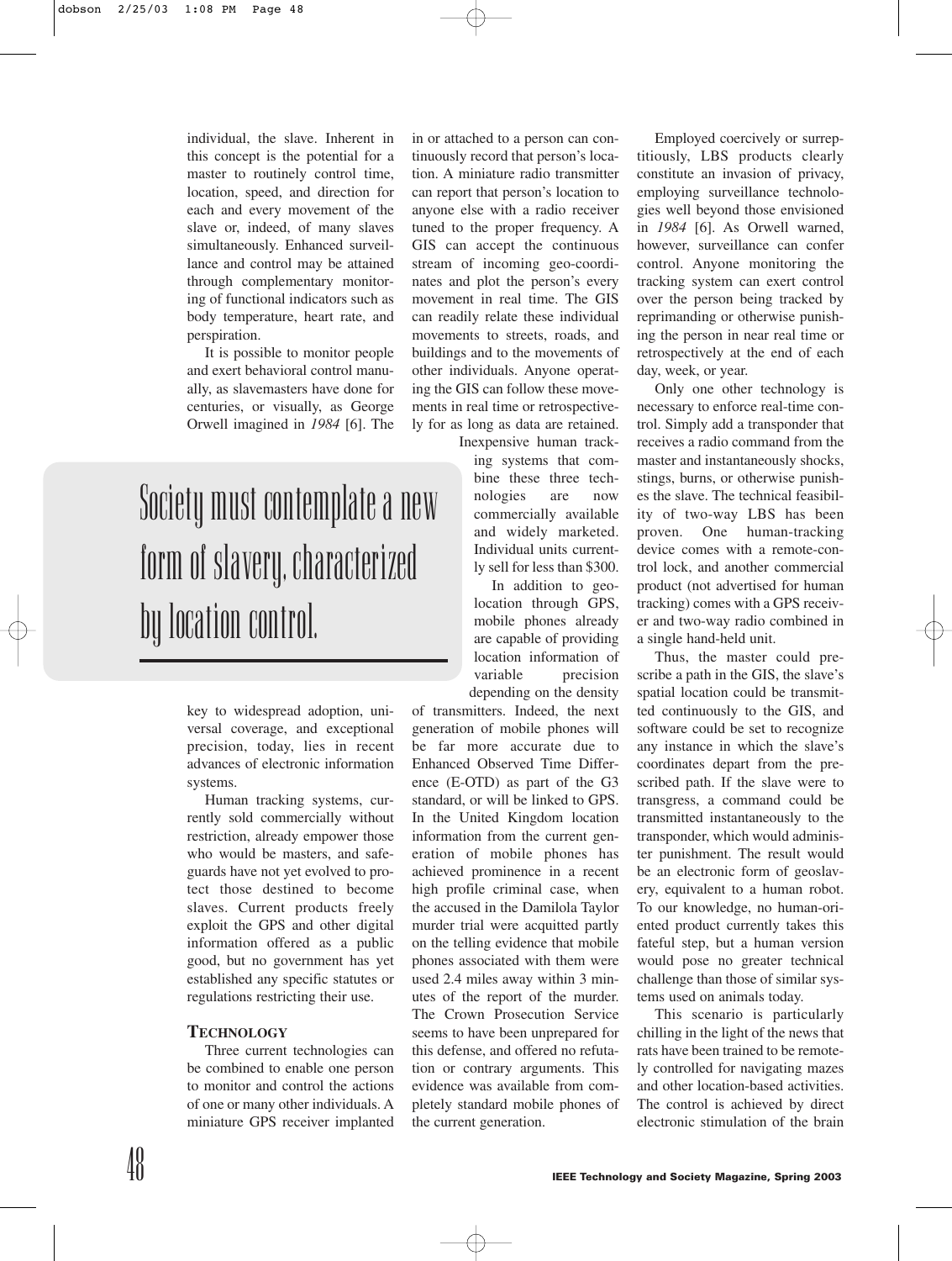from up to 500 m [7]. Linking this to a GIS with a digital map of the maze and GPS location information is almost trivial, technically.

#### **CURRENT COMMERCIAL PRODUCTS**

Products currently for sale can be used to enforce almost any spatial or temporal constraint that the master is willing to impose on the slave. A master can prescribe a route and force a slave to follow it to a precision measured in centimeters. Or, a master may grant a slave free rein except for certain areas defined as taboo. Or, a master may limit a slave's visits to specified places, times, and durations. Or, a master may prohibit intersections between a slave's track and that of any other specified slave or group of slaves.

Some current products (a short search on the WWW will reveal more) that offer the ability to monitor the positions of people or vehicles are shown in Table I.

Although not the stated intention of these vendors, it is quite possible for an abusive husband, for example, to purchase an inexpensive devise or service that will enable him to follow his wife's every step, monitor her daily travels, report her whereabouts, identify whether she visits a specified friend, and time her stay on any

given visit. If she still loves him after all this, she cannot purchase his birthday gift without revealing which shop or shops she visited.

Such systems are already in use to incarcerate convicted criminals in Britain and the U.S. Prisoners are allowed to be in certain places at certain times, and not to range outside a prescribed polygon. These people have been found guilty in a recognized judicial system and are having their liberty curtailed as part of the criminal justice system. Others, however, may be subject to the same technology without due process.

### **HUMAN RIGHTS**

Geoslavery is a global human rights issue. In the United States, United Kingdom, and other countries with long traditions of personal freedom, the most severe abuses may be avoided through cultural constraints and future legislation. In most of the world, however, abuses will be inevitable. In some countries geoslavery may be the principle LBS use and will spell the end of any semblance of freedom.

Traditional societies, especially, will face threats from inside and out. Lacking technical know-how and capital of their own, indigenous peoples may face intrusive threats from unscrupulous outsiders who coerce or trick them into geoslavery. Glittering braceletstyle tracking devices may be given freely or sold at far below actual cost. Once deployed the devices can be used in any number of ways to enslave laborers and extract a financial return. Forced laborers on plantations, for example, may never be able to hide or escape their bondage; giving a new means for unscrupulous masters to abuse workers. Child slaves may be forced to beg or steal on specified streets for specified hours with no chance of hiding away for a little rest, much less escaping for good. Sex slaves may be confined to brothels, street corners, and specified trysts with little possibility of seeking other employment or escaping to their home villages.

Recognized as a new form of slavery, geoslavery will contravene Article 4 of the *Universal Declaration of Human Rights* passed as Resolution 217A(III) of 10 December 1948, "No one shall be held in slavery or servitude; slavery and the slave trade shall be prohibited in all their forms." Real-time punishment via transponders may be considered as cruel, inhuman or degrading treatment or punishment, and thus contrary to Article 5. Furthermore, restricting individual movements is contrary to Article 13 (1): "Everyone has the right to freedom of movement and resi-

| <b>TABLE</b> I<br><b>SOME CURRENT COMMERCIAL PRODUCTS</b> |                                              |                                                                                                                                           |
|-----------------------------------------------------------|----------------------------------------------|-------------------------------------------------------------------------------------------------------------------------------------------|
| Digital Angel                                             | Http://www.digitalangel.net/                 | A wristband to be locked to the<br>individual enabling tracking of all<br>movements, marked for use with<br>children and senior citizens. |
| Whereify<br><b>Wireless</b>                               | Http://www.wherifywireless.com/corp_home.htm | Marketing devices for monitoring<br>locations of vehicles, children,<br>or senior citizens                                                |
| <b>Travel Eyes</b>                                        | Http://www.traveleyes.com/                   | Vehicle tracking system for fleet<br>management and tax deductible<br>mileage calculation                                                 |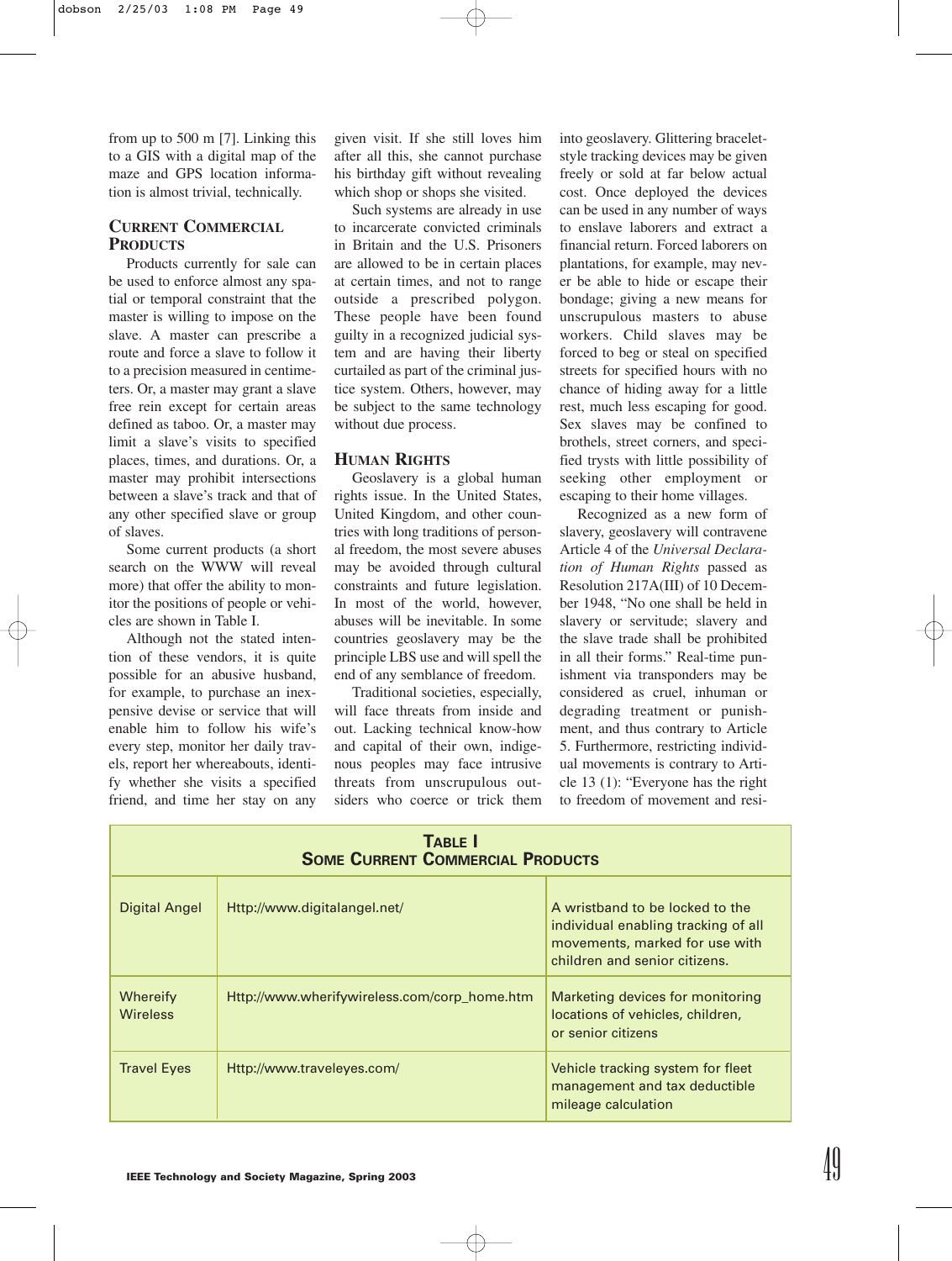dence within the borders of each state". The same restrictions are not specifically stated in the *Declaration of the Rights of the Child* passed as Resolution 1386(XIV) of 20 November 1959, but are implied in many parts.

When public concerns become acute, existing laws in many nations and states may be extended to cover certain aspects of geoslavery. For example, laws against stalking conceivably can be interpreted to address electronic tracking, and laws against human branding can be interpreted to address the implantation of tracking devices.

# **WOMEN'S RIGHTS**

Geoslavery is, perhaps first and foremost, a women's rights issue. To illustrate, consider the ultimate sanction used to control women in certain cultures. "Honor murders" occur when a father, brother, or husband kills a female family member accused of "disgracing" the family. Often the issue is location as well as behavior.

One "honor murder" case currently galvanizing the international women's movement is the death of a teenage girl, Sevda Gok, whose family held a council and voted to execute her in violation of their own country's laws (http://www. state.gov/www/global/human\_rights /1996\_hrp\_report/turkey.html). A young cousin was assigned to kill her, and he did so by slitting her throat in the middle of a street while other family members restrained her. How did Sevda Gok disgrace her family? She went to a movie without permission. No tracking device was employed in her case, but surely any culture that exerts such extreme location control over its youth will feel no compunction against electronic geoslavery. If the devices aren't widely adopted, it will be due to other factors such as cost or technical complexity. Of course, with positional accuracies of GPS and

digital maps being as they are, some girls may die for pausing near a movie or a sweetheart's home rather than actually going inside.

Soon, an enterprising businessman in Sevda Gok's village may be able to purchase a central monitoring system (personal computer with GIS, radio receiver, and optional transmitter) for less than \$2000 and individual tracking devices (GPS, radio transmitter, and optional transponder) for less than \$100 per unit which can be locked onto the wrists of every member of the village (women, children, and men). Most likely, he will be able to offer a service to village parents at an affordable price that will cover his investment and a tidy profit. If, say, 100 families sign up and capital equipment is amortized over ten years, the cost to each family may be somewhat less than 1 per cent of the median family income in that country.

Further information on Honor Killings can be found on the Amnesty International Web site (http://www.amnesty.org.uk/ cgi-bin/eatsoup.cgi?id= PL2BtdR DxIcAAB2MgoQ).

#### **SOCIAL RESPONSIBILITY**

Technology *per se* is neither good nor evil, and it certainly cannot be held responsible for the sins of society. But technology can empower those who choose to engage in good or bad behavior. In this case, LBS will support and amplify some of the more extreme tendencies of human nature. Parents who choose to protect their children through surveillance and location control now may do so in the extreme. Tyrants who choose to dominate their subjects, husbands and wives who choose to dominate their spouses, and employers who choose to dominate their employees now may do so in the extreme. Many of these choices will be considered legitimate in one culture and not in another.

The perception of good and evil,

of course, may change over time. In 1967, for example, during early development of GIS to support computerization of the 1970 census, a Yale University administrator declared the efforts a threat to individual privacy and closed the project's computer accounts [8]. Yet, far more invasive measures, such as citywide video surveillance, are routinely tolerated today. Surely, the current generation of children growing up with video cameras on their school buses will view surveillance differently than their predecessors.

Wars traditionally tilt the balance in favor of sacrificing personal freedom for the sake of public safety and security. In the current War on Terrorism, strong positions have been expressed on both sides regarding increased U. S. government access to information about personal transactions (including their geographic coordinates) following the terrorist attack of September 11, 2001. In the climate of fear that currently exists around the globe, one might readily imagine the citizens of any nation demanding that all suspicious foreigners be tagged with human-tracking devices for the duration of their stay. Or, they might take it further and demand that all foreigners be tagged. Or, they might include their fellow citizens as well. Who knows how far hysteria may take us?

We, as geographers, are acutely aware of cultural diversity around the globe and changes within each culture over time. We do suggest, however, that certain shared values are nearly universal. Over the past two centuries, the vast majority of nations have agreed that slavery is wrong, and slavery is prohibited, accordingly, by most nations and by the international conventions cited above. Developers, marketers, and sellers of LBS technology have a professional responsibility to familiarize themselves with likely outcomes and with the laws and norms that may apply.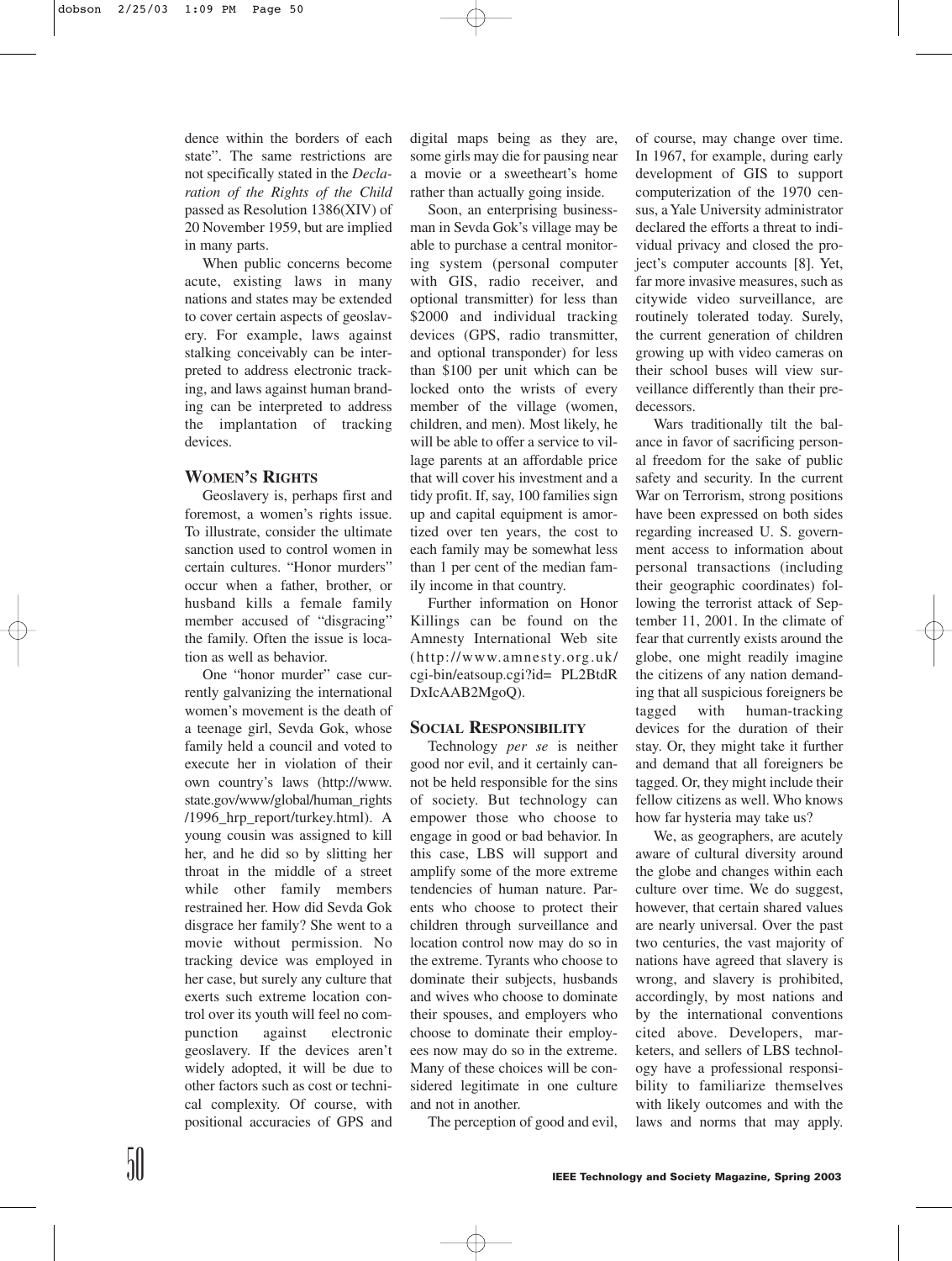They have a social responsibility to recuse themselves from any development or application that overtly and directly aims to enslave individuals who have committed no crime and pose no threat to the safety and security of others.

# **GEOSLAVERY VERSUS "BIG BROTHER"**

In one sense geoslavery is the ultimate fulfillment of George Orwell's "Big Brother" nightmare, but geoslavery differs in two major ways from what he imagined in *1984* [6].

First, LBS makes Orwell's television-based surveillance technology look amateurish. His technology relied on human observers watching other human subjects and initiating actions to control their behavior. Being digital, LBS can be programmed so that it watches each and every subject, evaluates myriad pathways based on models or sets of rules, and automatically issues instructions and punishments. With his visual system, one human observer might reasonably monitor 20 or at most, say, 50 other humans. With LBS, one human operator could monitor 1,000. . .10,000. . .100,000. . .1,000,000 fellow humans and yet know if any one of them steps off the path by more than a few centimeters.

Second, Orwell's warning was that governments someday may use technology to control individuals. Governments may employ geoslavery as well, but our principal warning is that individuals can use current technology to control other individuals or groups of individuals. The institution of slavery again serves as a sobering example. Throughout history, the vast majority of slaves were owned, not by governments, but by individuals.

#### **A RATIONAL RESPONSE**

LBS technology is the quintessential double-edged sword. Hardware and software for monitoring

vehicle fleets are sold, for the best of reasons, to reduce costs and improve efficiency. New issues are raised, however, if those same vehicles are monitored outside of work hours when used for private activities. Caring parents may use LBS solely to protect their children, but domineering parents may do so to exert obsessive control even into adulthood. Conversely, caring children may use LBS to monitor parents suffering from Alzheimer's disease, but who will decide when you personally are sufficiently

impaired to warrant such control? Physical incarceration generally would require some type of legal or medical review, but similar protections have not yet developed for electronic forms of incarceration. The challenge is to develop safeguards that simultaneously permit legitimate uses while preventing mis-uses.

One answer may lie in encryp-

tion and licensing of GPS signals, but the solution will be expensive and will require an enormous institutional apparatus worldwide. In this approach, access to the locator signal might be degraded far more than the previous degradation, called Selective Availability, that was ended by the Clinton administration in 2000. Access to the undegraded signal would then be subject to review and approval based on national and international guidelines.

Encryption and licensed access is exactly what the European Union is planning for access to signals from the Galileo GPS satellites. The higher precision of this system over the Navsat of the United States' GPS is supposed to be the selling point for this system for aircraft navigation and LBS. The geoslavery issues raised here should be part of the consideration for releasing that encryption key.

Controlling user access by signal encryption will fail unless accompanied by strict controls over manufacturers, as well. This approach would render the current generation of GPS receivers unusable without additional decryption technology, thus suggesting a phased approach to allow manufacturers time to redesign the next generation of receivers. Care then must be taken to ensure that new devices do not circumvent the purpose, for example by manufacturers acquiring

# Hazards are ignored by vendors, and all too often, by public officials as well.

codes for legitimate purposes and installing them in geoslavery devices, as well. Therefore, licensing and monitoring of the LBS industry may be required to ensure that products are not designed to serve unethical purposes.

Yet, this solution only addresses the risk from GPS. The risk from other mobile location-aware devices such as mobile phones remains.

Do we need licensing organizations at the national level which control the production and services of all such industries? Are the Federal Communications Commission or OfTel ready for this role in the U.S. and U.K. respectively? Are national and global human rights organizations prepared to address geoslavery? No, not at all.

#### **A WARNING FROM INSIDE THE GIS COMMUNITY**

Both authors are long-term insiders of the GIS community.